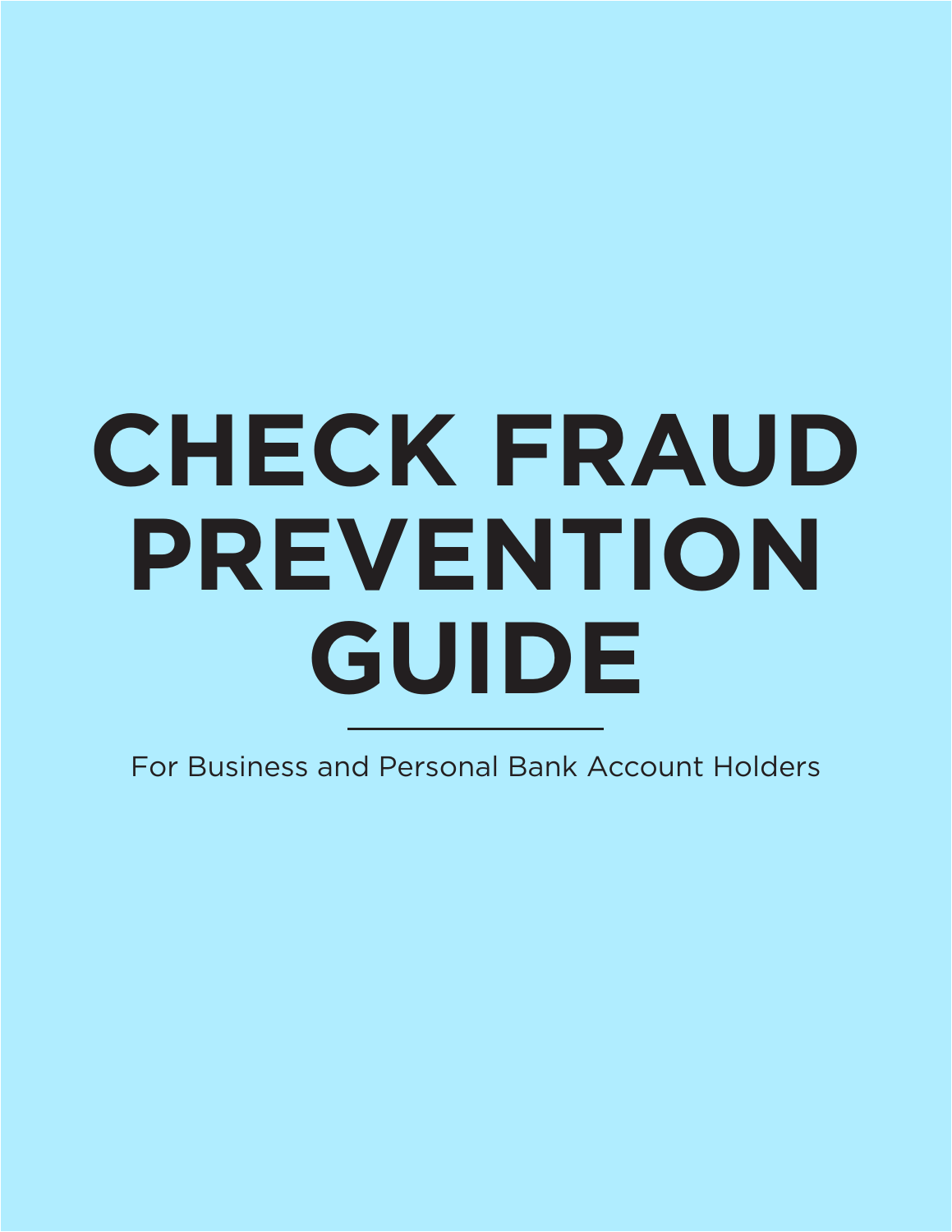## **Check Fraud Prevention Guide**

#### **Reduce Your Risk When Sending and Receiving Checks**

Some of the best safety measures you can take today to ensure your check's validity when accepting, transferring or mailing them.

#### **Restrict Access to Sensitive Information**

To reduce the risk of internal or external parties of your organization from accessing sensitive checks and related documents, you must take preventative action.

#### **Maintain Sensitive Account Information**

Follow these guidelines for the most up-to-date ways to protect information systems and secure access to sensitive items and documents.

#### **Use Only Secure Checks**

Ensuring your checks are produced with specific security features is at the very core of any security and check fraud prevention strategy.

#### **Accounting and Bookkeeping**

Secure financial systems are the first step in preventing fraud. Follow these tips to maintain safe accounting and bookkeeping systems and codes of conduct in your organization.



**PAGE** 3

4

4

5

6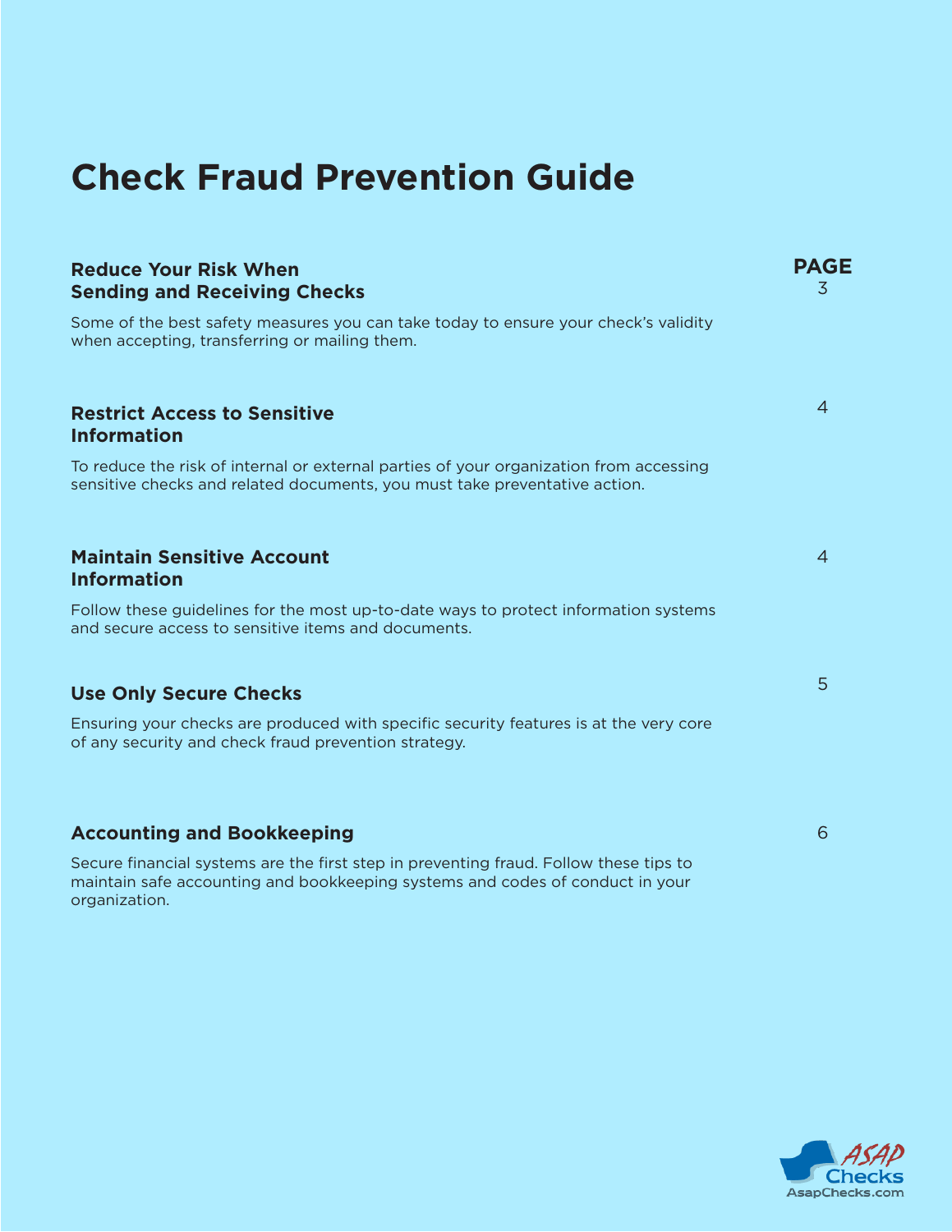## **Check Fraud Prevention:** Reduce Your Risk When Sending and Receiving Checks



- Accept checks drawn on a local bank so that you can visit and make sure the check is valid. If visiting is not possible, you can call the bank where the check was purchased, and request verification of its authenticity.
- Carefully inspect and verify checks for particular features such as: Perforations along at least one side of the check; Magnetic numbers along the bottom which may be raised from the surface due to the reflective light duplicating process; Federal Reserve District number along the bottom indicating which of the 12 Federal Reserve Districts the bank is located.
- One way to see if a check has been reproduced on a color printer is to check for magnetic ink. The ink should appear flat and dull when tilted under normal light. Any shine or reflected light on the numbers along the bottom are likely signs of a forgery.
- Do not endorse checks until you are ready to make the deposit. This reduces the risk of an unauthorized party cashing it.
- Never give a cash refund on a purchase made by check, until the funds have cleared.
- If you receive payment via a cashier check, ask the payer of the check to accompany you to the bank to cash it.
- Only accept checks during business banking hours, so if need be, you can ensure they may be verified.
- Have in place a posted check policy.
- Rent a P.O. Box or secure parcel locker e.g. from Fedex or USPS.
- Compare routing number on bottom to fractional number.
- Use a check verification service or check guarantee service. If your business is located in a relatively high-risk area, use inkless fingerprinting as part of the check payment policy and communicate this policy clearly so as to avoid upsetting potential customers.



- Validate ID when possible.
- Do not use unlocked mailboxes when mailing checks or document which has personal or business information in it. This will reduce the risk of a third party accessing it before it is picked up by the postal service.
- If possible, take bill payments directly to post office.
- Use registered mail where possible.

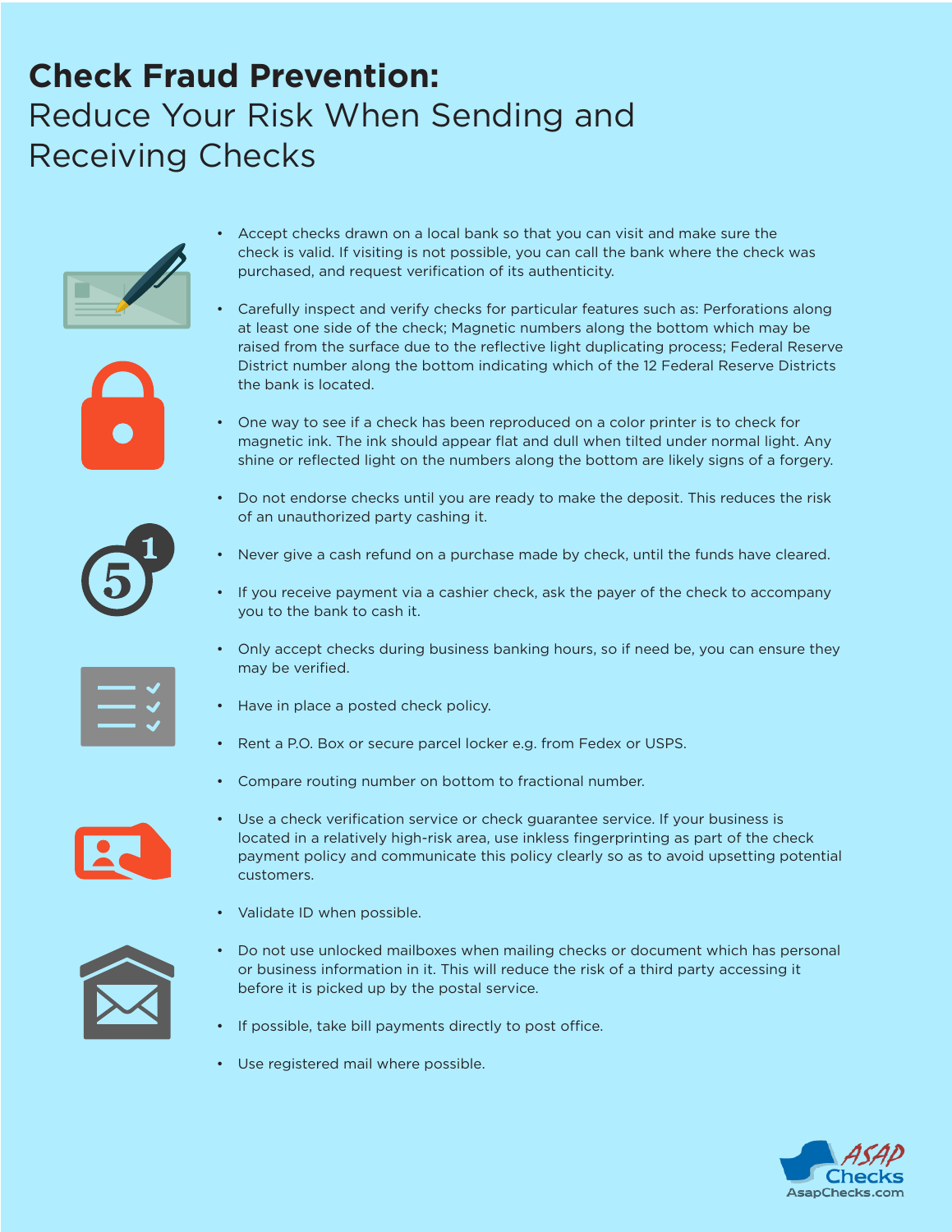## **Check Fraud Prevention:** Restrict Access to Sensitive Information







- Do not leave checks unattended in equipment such as the printer, scanner or copier. Similarly, do not leave checkbooks unattended and/or in plain sight.
- Make it company policy not to leave unattended checks, deposit slips, endorsement stamps or bank records.
- Have employees with access bonded.
- Keep the company's official signatures details confidential and treat them as sensitive information.
- Eliminate concealed areas nearby to reduce risk of potential hiding places for thieves.
- Restrict access to the mailbox. If your mail carrier is willing, leave an unlocked lock inside the mailbox for them to lock your box after delivery.
- Use a mail slot instead of a mailbox, if possible.
- Pick up mail promptly after delivery.
- Rent a P.O. box or parcel locker for added security.
- Restrict access to items that expose you to risk.
- Shred or burn all old or unused checks.

### **Check Fraud Prevention:** Maintain Sensitive Account Information



- When hiring, carry out background checks of anyone that will have access to sensitive information.
- Set up limits on check cashing amounts. Ensure particular accounts with no check issue facilities are flagged with a "Post No Checks" notification.

| J |  |
|---|--|
|   |  |
|   |  |
|   |  |
|   |  |

- Notify the bank immediately to revoke signing entitlements of any employee with signing authority who leaves the company.
- Limit the number of official signatories.
- Put an ACH block on your account if it does not accept ACH.
- Have a minimum of one signatory requirement on large dollar check amounts.







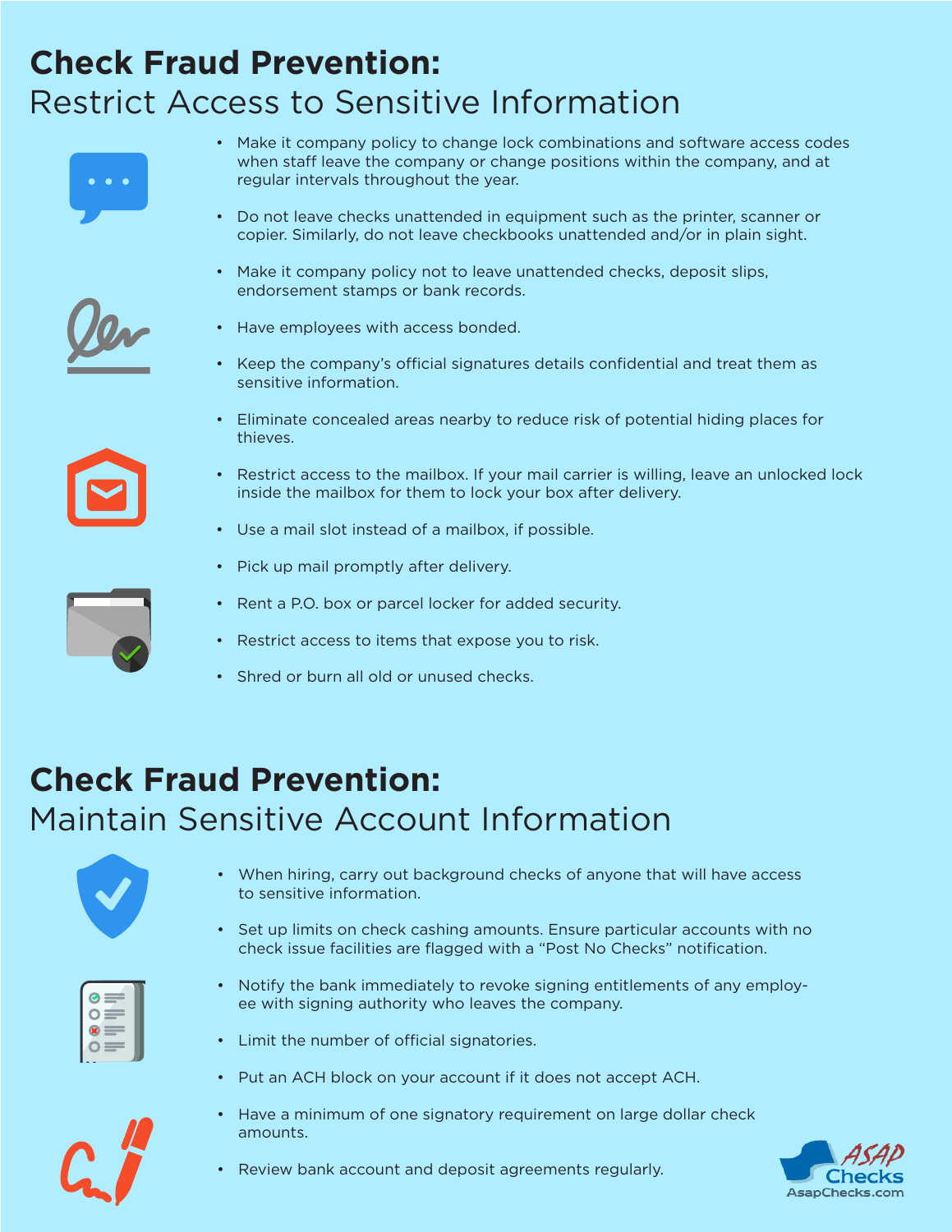## **Check Fraud Prevention:** Use Only Secure Checks





- Choose your check printer carefully, ensuring credibility, and for adherence to Check 21 as set out by the Federal Reserve Board..
- Check packaging of your new checks carefully upon receiving, for any evidence of tampering.
- To reduce your risk of identity theft, do not include personal information on your checks, eg. social insurance number, phone number or driver's license number.
- When receiving your new checks by mail or delivery, find out the estimated arrival time and follow up immediately on any late or mislaid deliveries, so as to minimise risk of lost or stolen checks.
- Request a 'signature required' delivery.
- Print clearly the number of signatures required, above the signature line.
- Arrange to have your new checkbooks delivered for you to collect directly from your bank, if possible.
- Ensure your check printer uses alteration and tamper-proof packaging and delivery processes
- Ask your check printer about their features for protecting against copying and counterfeiting.
- Ensure your checks are printed with featured warnings and messages evident.
- Use custom check designs which are not available to other companies or individuals, particularly for software with a 'print your own' option.